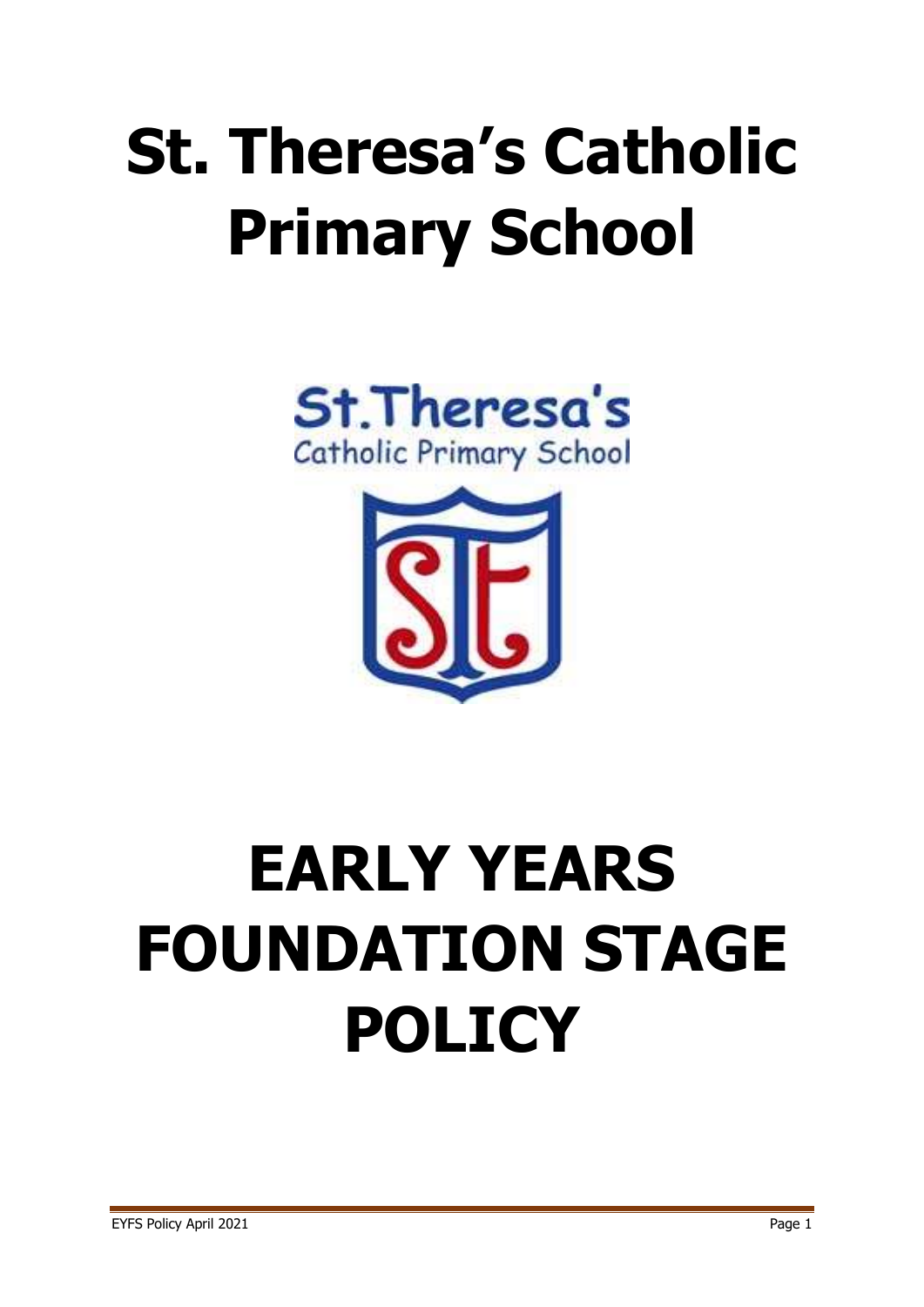"We learn together, we play together, we pray together, we grow together in the love of God"



## Validation Grid

| <b>Title</b>                                      | Early Years Foundation Stage Policy                                                                                                                                                                                                                                                                                                 |
|---------------------------------------------------|-------------------------------------------------------------------------------------------------------------------------------------------------------------------------------------------------------------------------------------------------------------------------------------------------------------------------------------|
| <b>Author</b>                                     | Barbara Costa                                                                                                                                                                                                                                                                                                                       |
| <b>Associate Author</b>                           | N/A                                                                                                                                                                                                                                                                                                                                 |
| <b>Committee</b>                                  | <b>Curriculum and Achievement</b>                                                                                                                                                                                                                                                                                                   |
| <b>Target Audience</b>                            | All Staff and Parents                                                                                                                                                                                                                                                                                                               |
| <b>Stakeholders</b><br><b>Consulted</b>           | <b>Staff and Governors</b>                                                                                                                                                                                                                                                                                                          |
| <b>Curriculum / Non</b><br><b>Curricular</b>      | Curricular                                                                                                                                                                                                                                                                                                                          |
| <b>Associated Policies /</b><br><b>Documents</b>  | Special Educational Needs and Disabilities (SEND)<br>Policy, Child Protection and Safeguarding Policy, Staff<br>Code of Conduct, Alcohol and Drugs Policy, Equality<br>Policy, Supporting Pupils with Medical Conditions and<br>First Aid Policy, Health and Safety Policy, Data Protection<br>Policy, Complaints Procedures Policy |
| <b>New Policy or Review</b><br>of Existing Policy | <b>New</b>                                                                                                                                                                                                                                                                                                                          |
| <b>Date of Submission</b>                         | April 2021                                                                                                                                                                                                                                                                                                                          |
| <b>Date for Review</b>                            | April 2023                                                                                                                                                                                                                                                                                                                          |
| <b>Statutory</b>                                  | Yes                                                                                                                                                                                                                                                                                                                                 |

Headteacher Barbara Costa Barbara Costa

Chair of Governors **Seamus McKenna**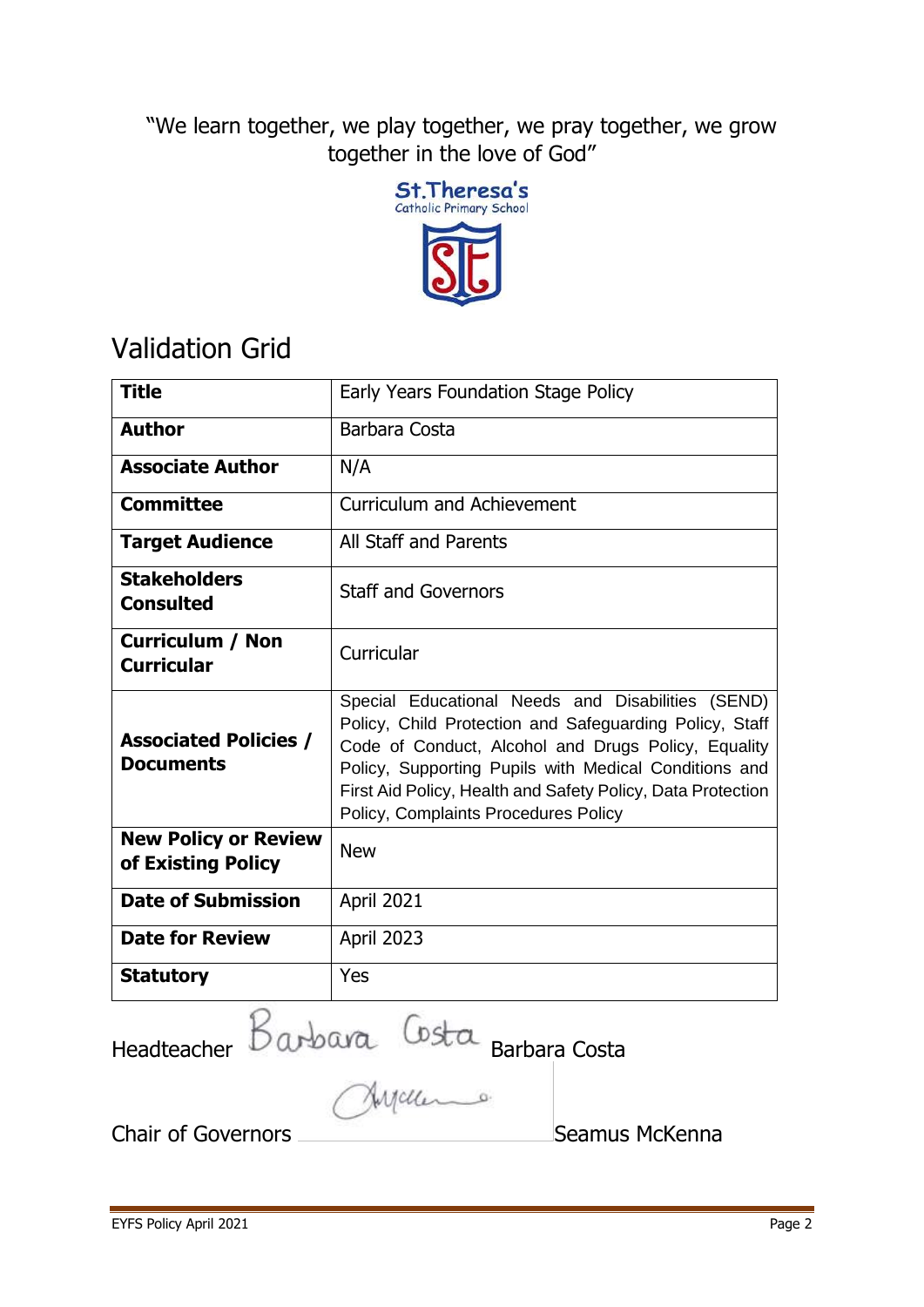## **Contents**

- 1. [Statement of intent](file:///C:/Users/bcosta1.302/Downloads/Early_Years%20Policy_20210329.docx%23_Statement_of_intent_1)
- 2. [Legal framework](file:///C:/Users/bcosta1.302/Downloads/Early_Years%20Policy_20210329.docx%23_Legal_framework_1)
- 3. [Roles and responsibilities](file:///C:/Users/bcosta1.302/Downloads/Early_Years%20Policy_20210329.docx%23_Roles_and_responsibilities_1)
- 4. [Aims](file:///C:/Users/bcosta1.302/Downloads/Early_Years%20Policy_20210329.docx%23_Aims)
- 5. [Learning and development](file:///C:/Users/bcosta1.302/Downloads/Early_Years%20Policy_20210329.docx%23_Learning_and_development)
- 6. Spiritual and Moral Education
- 7. [Inclusion](file:///C:/Users/bcosta1.302/Downloads/Early_Years%20Policy_20210329.docx%23_Inclusion)
- 8. [The learning environment and outdoor spaces](file:///C:/Users/bcosta1.302/Downloads/Early_Years%20Policy_20210329.docx%23_The_learning_environment)
- 9. [Assessment](file:///C:/Users/bcosta1.302/Downloads/Early_Years%20Policy_20210329.docx%23_Assessment)
- 10. [Safeguarding and welfare](file:///C:/Users/bcosta1.302/Downloads/Early_Years%20Policy_20210329.docx%23_Safeguarding_and_welfare)
- 11. [Mobile phones and devices](file:///C:/Users/bcosta1.302/Downloads/Early_Years%20Policy_20210329.docx%23_Mobile_phones_and)
- 12. [Health and safety](file:///C:/Users/bcosta1.302/Downloads/Early_Years%20Policy_20210329.docx%23_Health_and_safety)
- 13. [Staffing](file:///C:/Users/bcosta1.302/Downloads/Early_Years%20Policy_20210329.docx%23_Staffing)
- 14. [Information and records](file:///C:/Users/bcosta1.302/Downloads/Early_Years%20Policy_20210329.docx%23_Information_and_records)
- 15. [Parental involvement](file:///C:/Users/bcosta1.302/Downloads/Early_Years%20Policy_20210329.docx%23_Parental_involvement)
- 16. [Transition periods](file:///C:/Users/bcosta1.302/Downloads/Early_Years%20Policy_20210329.docx%23_Transition_periods)
- 17. Supervision

Appendix I "The 10 Keys for Unlocking School Readiness - Transition into Reception"

Appendix II - Supervision at St. Theresa's Catholic Primary School

Appendix III - Individual Supervision Agreement (ISA)

## **1. Statement of Intent**

At St. Theresa's School, we greatly value the importance of the early years foundation stage (EYFS) in providing a secure foundation for future learning and development.

This policy has been developed in conjunction with the relevant DfE guidance and legislation to ensure that each child has a happy and positive start to their school life in which they can build a foundation for a love of learning.

We ensure that children learn and develop well and are kept healthy and safe. We promote teaching and learning to ensure children's readiness for the next stage of their education and give children a broad range of knowledge and skills that provide the right foundation for good future progress through school and life.

We seek to provide: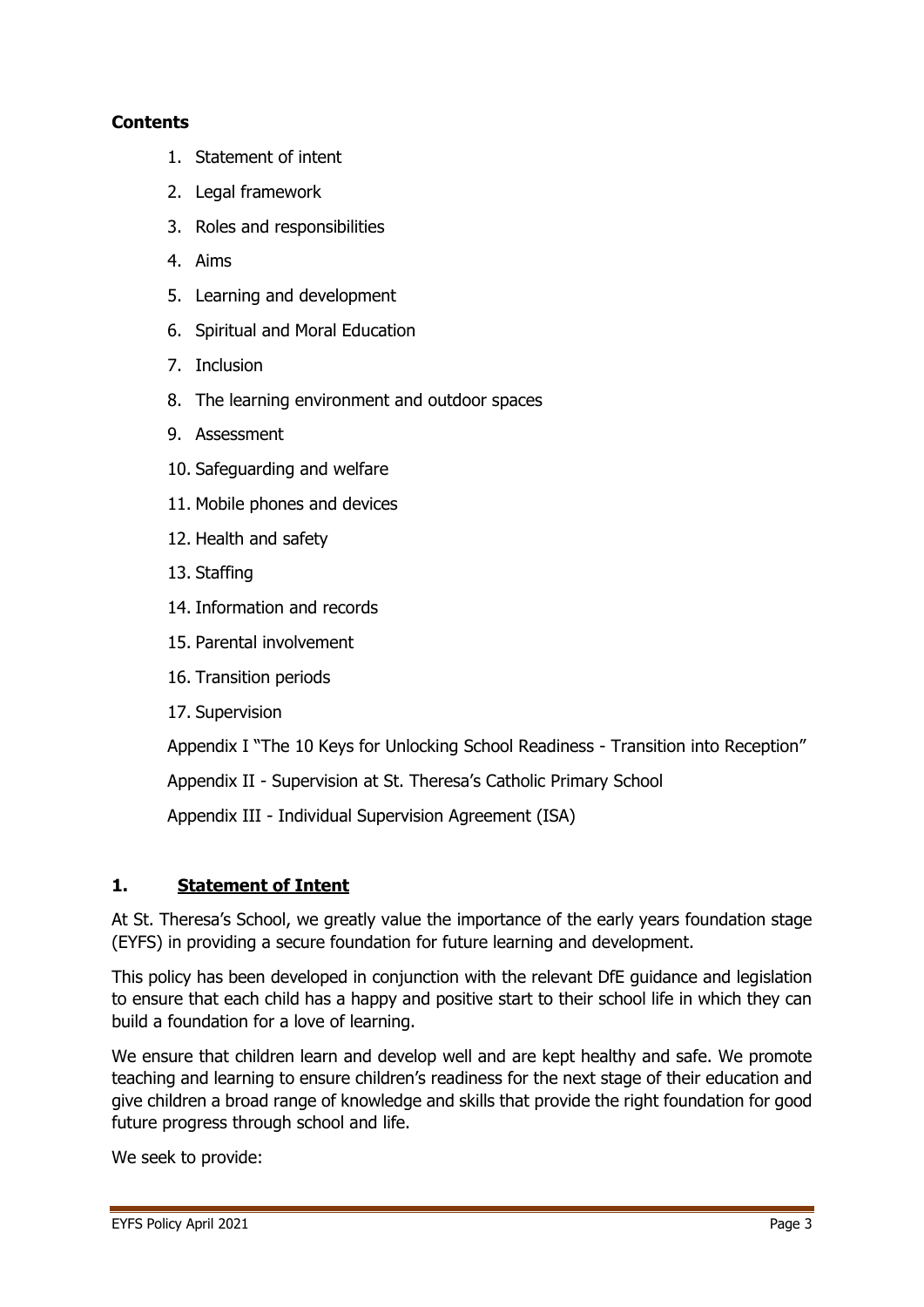- **Quality and consistency**, so that every child makes good progress and no child gets left behind.
- **A secure foundation** through learning and development opportunities which are planned around the needs and interests of each child and are assessed and reviewed regularly.
- **Partnership working** between practitioners and parents.
- **Equality of opportunity** and anti-discriminatory practice, ensuring that every child is included and supported.

## **2. Legal Framework**

This policy has due regard to all relevant legislation and statutory guidance including, but not limited to, the following:

- Childcare Act 2006
- Safeguarding Vulnerable Groups Act 2006
- UK General Data Protection Regulation (UK GDPR)
- Data Protection Act 2018
- DfE (2017) 'Statutory framework for the early years foundation stage'
- DfE (2021) 'Keeping children safe in education (2020)'
- DfE (2018) 'Working Together to Safeguard Children'
- DfE (2015) 'The Prevent duty'

## **3. Roles and Responsibilities**

*The governing board* is responsible for:

- Ensuring there is a policy in place to safeguard children that includes an explanation of the action to be taken when there are safeguarding concerns about a child, the use of mobile phones and cameras, and staff safeguarding training requirements. These issues are addressed in part in this policy and in further detail in the school's Child Protection and Safeguarding Policy and Staff Code of Conduct.
- Ensuring there is a policy in place in the event of an allegation being made against a member of staff (including supply staff) or a volunteer. These issues are addressed in the school's Staff Code of Conduct.
- Monitoring the implementation of this policy.
- Ensuring that this policy does not discriminate on any grounds.
- Handling complaints regarding this policy, as outlined in the school's Complaints Procedures Policy.

*The EYFS lead*, in conjunction with the Headteacher, has responsibility for the day-to-day implementation and management of this policy.

*Staff*, including teachers, support staff, supply staff and volunteers, are responsible for:

- Familiarising themselves with, and following, this policy.
- Remaining alert to any issues of concern in children.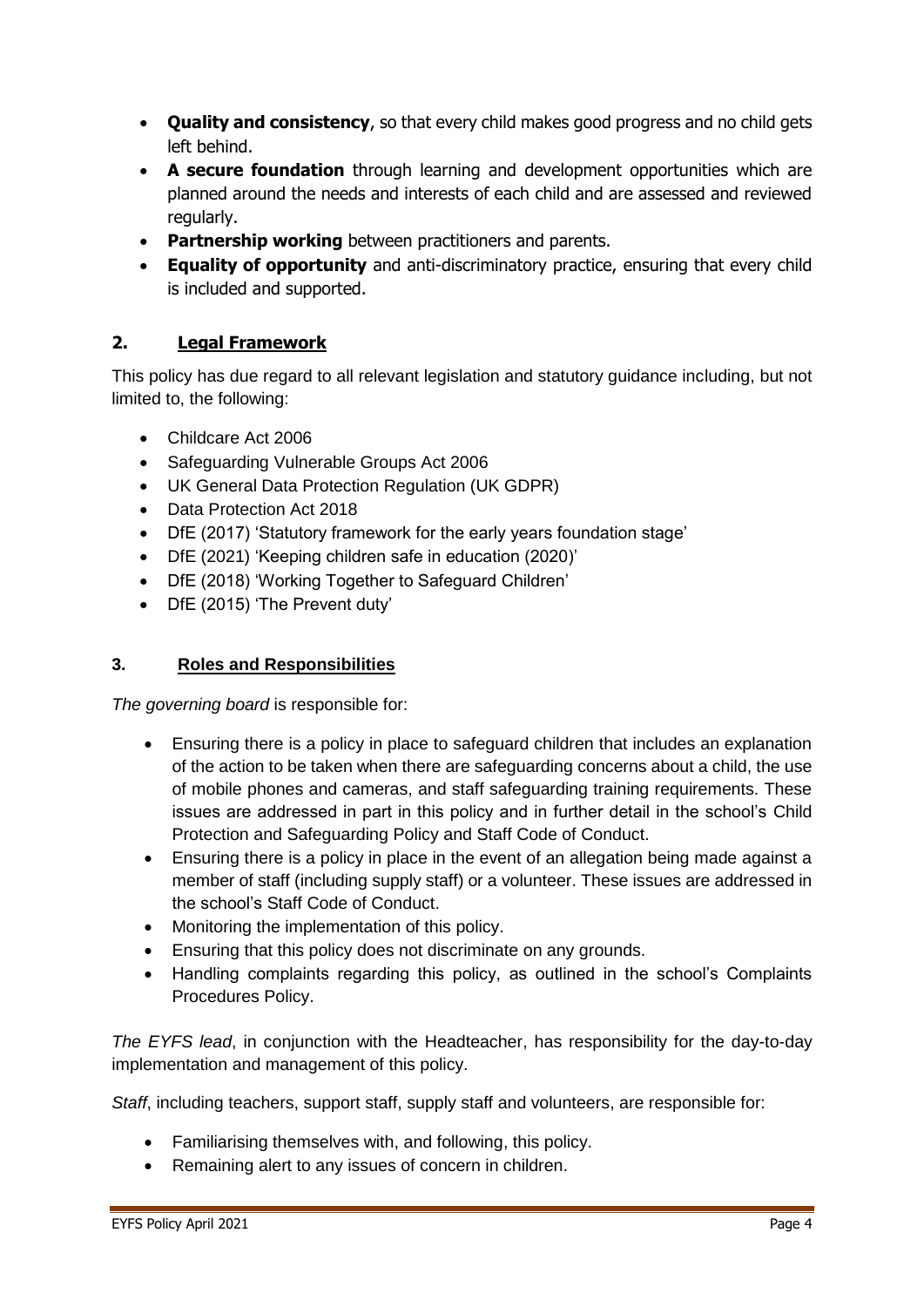## **4. Aims**

Through the implementation of this policy, we aim to:

- Give each child a happy and positive start to their school life in which they can establish a solid foundation for a love of learning.
- Enable each child to develop socially, physically, intellectually and emotionally.
- Encourage children to develop independence within a secure and friendly atmosphere.
- Support children in building relationships through the development of social skills such as cooperation and sharing.
- Work alongside parents to meet each child's individual needs to ensure they reach their full potential.

Four guiding principles shape our practice:

- Every child is a unique child, who is constantly learning and can be resilient, capable, confident and self-assured.
- Children learn to be strong and independent through positive relationships.
- Children learn and develop well in enabling environments, in which their experiences respond to their individual needs and there is a strong partnership between the school and parents.
- Children develop and learn in different ways and at different rates.

To put these principles into practice, the school:

- Provides a balanced curriculum which takes children's different stages of development into account.
- Promotes equality of opportunity and anti-discriminatory practice.
- Works in partnership with parents.
- Plans challenging learning experiences, based on individual needs, which are informed by observation and assessment.
- Implements a key person approach to develop close relationships with children.
- Provides a safe and secure learning environment.

## **5. Learning and Development**

The provision in the EYFS is based on the following principles:

A unique child:

- Every child is a unique, competent learner.
- Children develop in individual ways and at varying rates.
- Children's attitudes are fluid and can be influenced by others.

Positive relationships:

- Children learn to be strong, independent individuals by developing secure relationships with teachers and peers alike.
- Relationships with parents and carers are also important and will be nurtured and developed.
- Any relationship will be respectful, caring and professional.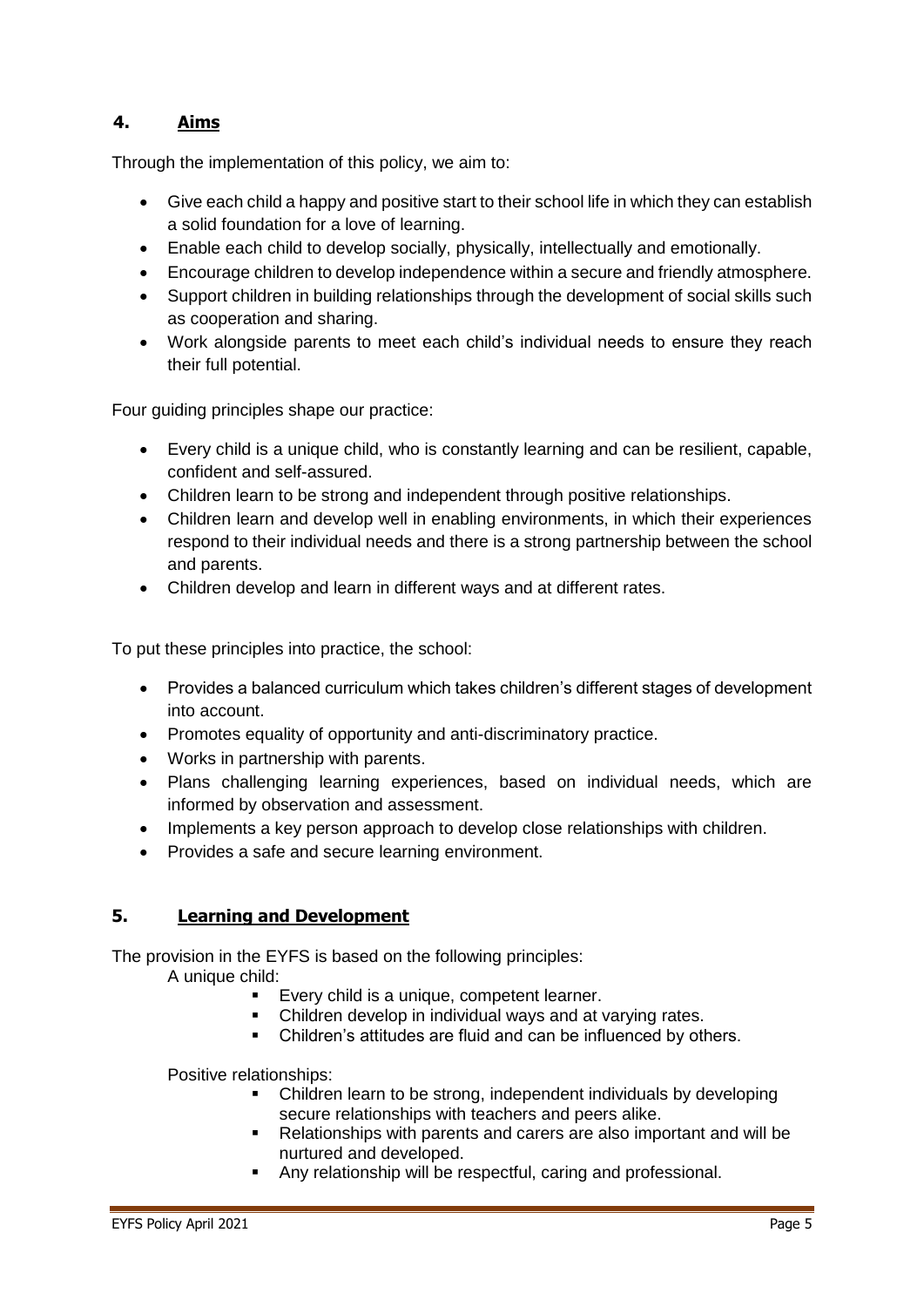Enabling environments:

- The learning and play environments are vital for supporting and extending a child's development.
- In the classroom and outdoor environment, we observe and assess the children's development and interests.
- Based on these observations, suitably challenging activities and experiences are planned to extend their learning and achievement.

Learning and development:

- St. Theresa's is organised in a way that encourages children to explore and learn safely.
- There are areas for activities and play, and others for quiet time and rest.
- The setting is designed to enable children to learn and play independently.

The EYFS curriculum is based on an observation of children's needs, interests and stages of development.

In partnership with parents, the school promotes the learning and development of pupils to ensure they are ready for the next stage of education.

There are seven areas of learning and development that must shape education programmes in EYFS settings. These are split into two sections – prime and specific; however, all the sections are interconnected and important.

The 'prime' areas of learning and development are:

- Communication and language
	- Listening and attention
	- Understanding
	- Speaking
	- Physical development
		- Moving and handling
		- Health and self-care
- Personal, social and emotional development
	- Self-confidence and self-awareness
	- Managing feelings and behaviour
	- Making relationships

The 'specific' areas of learning and development are:

- Literacy
	- Reading
	- Writing
- Mathematics
	- Numbers
	- Space, shape and measure
- Understanding the world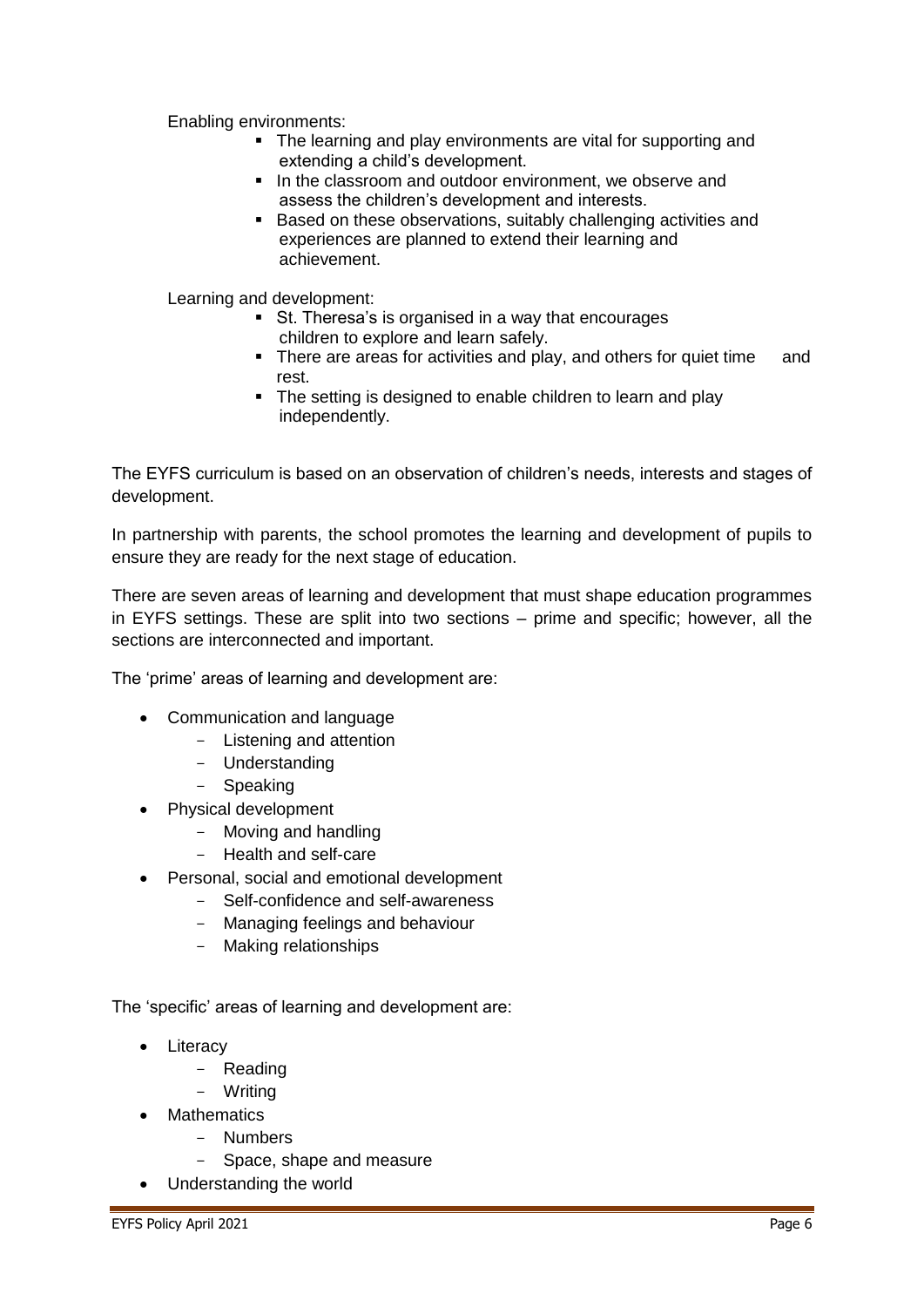- People and communities
- The world
- Technology
- Expressive arts and design
	- Exploring and using media and materials
	- Being imaginative

Activities are planned to reflect children's interests and individual circumstances in order to provide each child with a challenging and enjoyable experience.

The EYFS lead will discuss any cause for concern in a child's progress, especially in the prime areas of learning, with the child's parents. A strategy of support will be agreed upon and consideration will be taken as to whether the child may have a special educational need or disability which requires additional support.

The school takes reasonable steps to provide opportunities for children with EAL to use their home language in play and learning whilst also ensuring that these children have sufficient opportunities to reach a good standard of English. During assessment, if a child is found to not have a strong grasp on English, the EYFS lead will contact the child's parents to establish their home language skills to assess if there is cause for concern about a language delay.

Each area of learning and development will be implemented through a mix of adult-led and pupil-initiated activity. The school will respond to each child's emerging needs and interests, guiding their development through friendly and positive interaction.

Activities are planned with regard to three characteristics of effective teaching and learning in the EYFS:

- Playing and exploring children investigate and experience things.
- Active learning children concentrate, keep on trying if they encounter difficulties and enjoy their achievements.
- Creating and thinking critically children have and develop their own ideas, make links between ideas, and develop strategies for doing things.

## **6. Spiritual and Moral Education**

At St. Theresa's, development in the spiritual and moral areas of learning will be ensured through:

- The example of the staff in their care and concern for one another and all living things.
- Opportunities to discuss and consider acceptable behaviour.
- The teachings of the Catholic Faith as outlined in the Units of Faith "In God's Name"a scheme of work for written for primary schools.
- Encouragement to participate in prayer times and some school assemblies.
- Being taught to join their hands, close their eyes when praying, the sign of the cross, and some prayers and hymns.
- Experiencing preparation for the annual festivals of Christmas, Harvest and Easter.

## **7. Inclusion**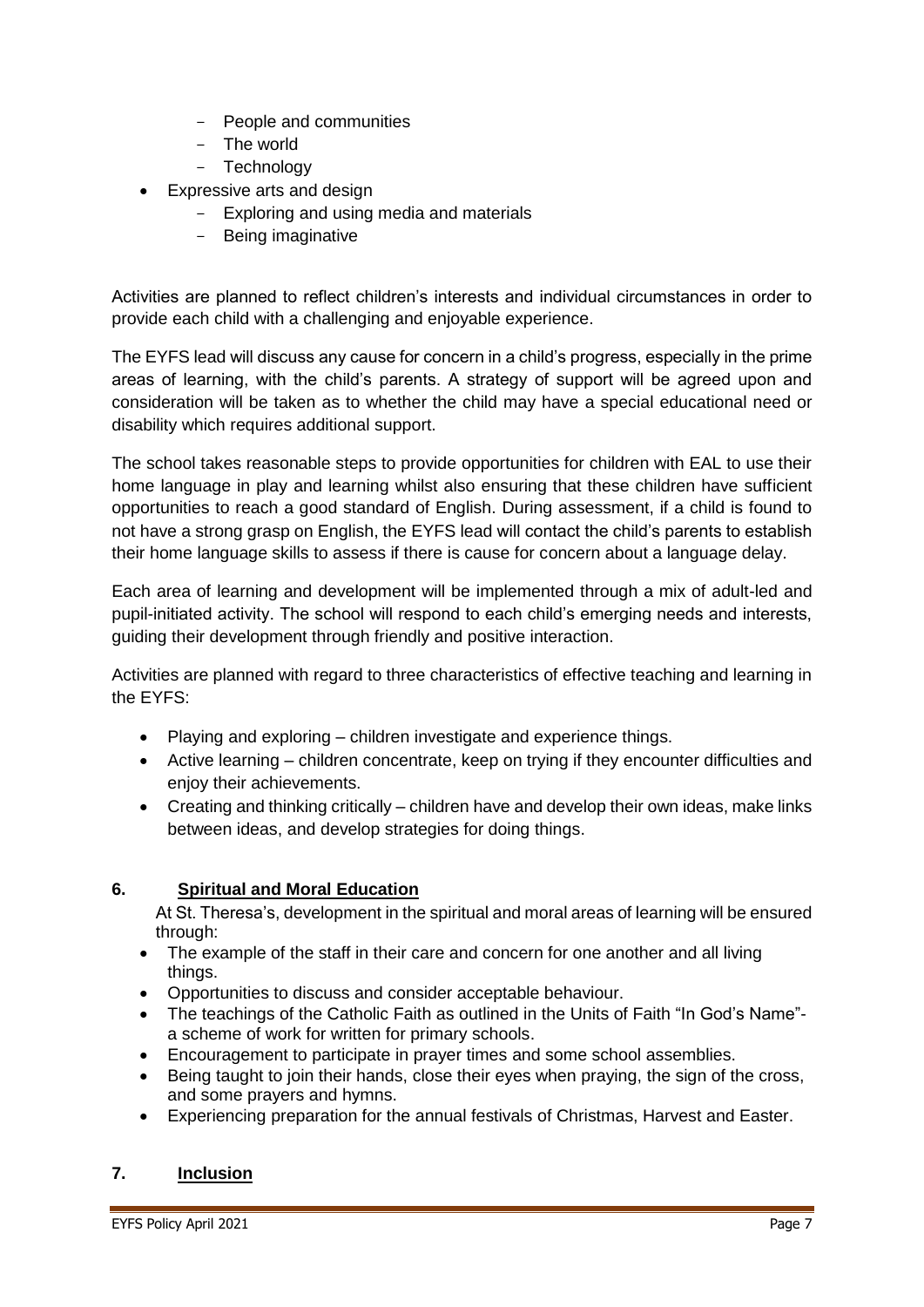All children are valued as individuals irrespective of their ethnicity, culture, religion, home language, background, ability or gender.

The EYFS curriculum is planned in order to meet the needs of the individual child and support them at their own pace.

The Equality Policy ensures that the needs of all children are met, regardless of any protected characteristics they have.

The Special Educational Needs and Disabilities (SEND) Policy ensures all children receive the support they need and are given the best learning experience possible. SEND in the EYFS setting will be monitored and managed by the school's SENCO.

## **8. The learning environment and outdoor spaces**

The classroom is organised in such a way that children can explore and learn in a safe environment.

Children have access to an enclosed outdoor play area, and daily outdoor activities are planned, unless circumstances, such as the weather, would make outdoor activity inappropriate and unsafe.

Activities are planned throughout the learning environment to help the children develop in all areas of learning.

We aim to educate children on boundaries, rules and limits and to help them understand why these boundaries exist. We provide children with choices to help them develop this important life skill. Children should be allowed to take risks but need to be taught how to recognise and avoid hazards.

## **9. Assessment**

Assessment plays an important part in helping the school to recognise children's progress, understand their needs, plan activities, and assess the need for support.

Parents will be kept up-to-date with their child's progress and development, and the class teacher will address any learning and development needs in partnership with parents.

Formative assessments are used to assess the learning and development of children in the EYFS. Staff members will observe children to understand their level of achievement, interests and learning styles. This information will then be used to shape learning experiences for each child.

Staff make formal and informal observations regularly on the children; these contribute to the child's online individual learning journeys on the software "Tapestry".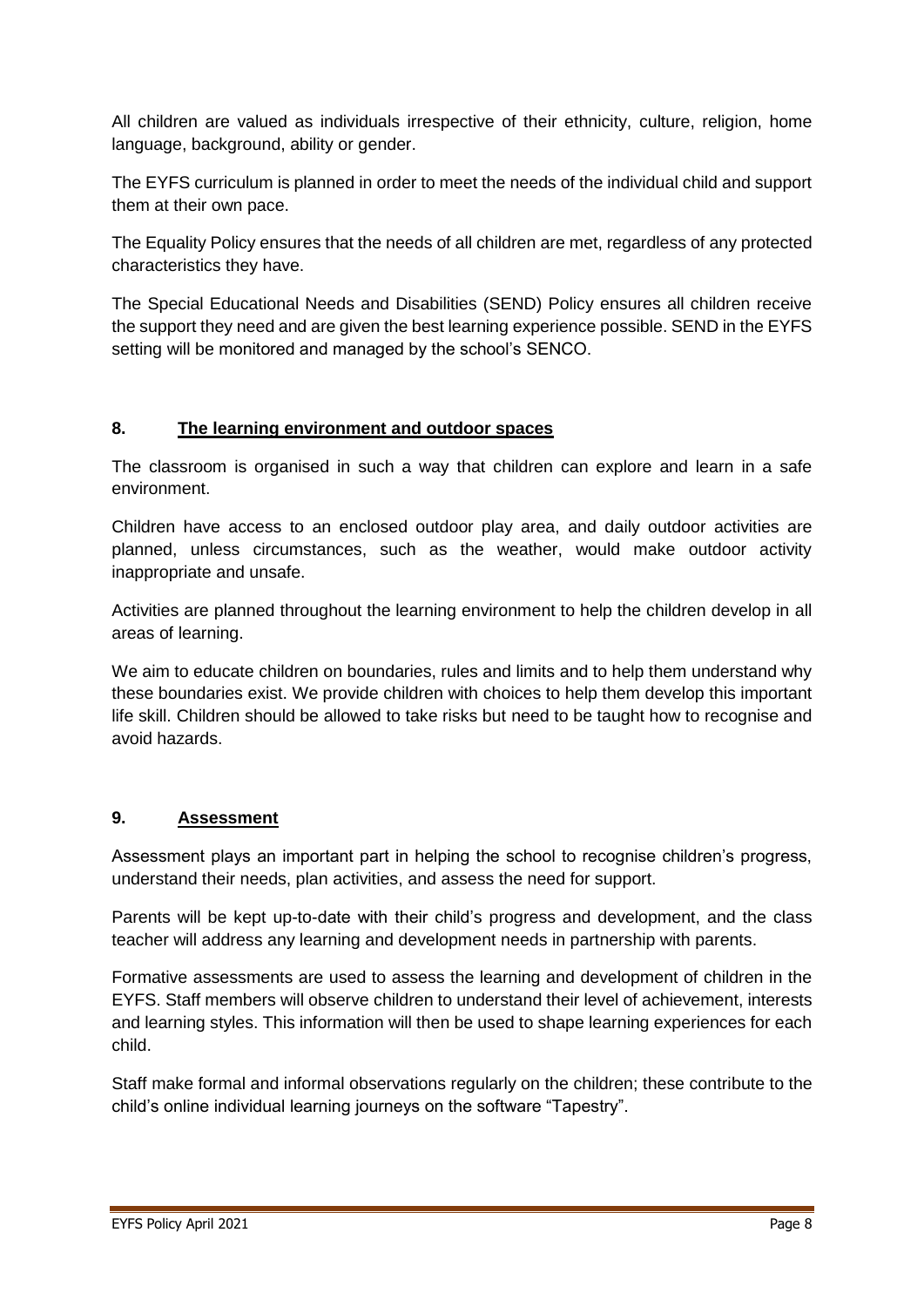This evidence is used to support completing the Early Years Foundation Stage Profile at the end of the reception. Each child's level of development is recorded against the 17 Early Learning Goals achieving an '*emerging', 'expected' or 'exceeding*' score.

In the final term of the year in which a child reaches age five, and no later than 30 June in that term, the EYFS profile will be completed by the child's class teacher.

Reasonable adjustments will be made to the assessment process for children with SEND as appropriate.

## **10. Safeguarding and welfare**

All necessary steps are taken to keep the children in our care safe and well.

Any safeguarding or welfare issues will be dealt with in line with the Child Protection and Safeguarding Policy, and all members of staff in the EYFS are required to read this policy as part of their induction training.

The Designated Safeguarding Lead (DSL) is Barbara Costa (Executive Headteacher).

The members of the Safeguarding Team are James Troy (Head of School) and Barbara Folan (Inclusion Leader).

The DSL is responsible for safeguarding children and liaising with local children's services as appropriate. The other members of the safeguarding team will undertake the duties of the DSL in their absence, but overall responsibility for safeguarding will remain with the DSL. The DSL and members of the safeguarding team will undertake child protection training as required.

Staff will receive safeguarding training that enables them to understand the safeguarding policy and procedures, have up-to-date knowledge of safeguarding issues, and recognise signs of potential abuse and neglect.

## **11. Mobile phones and devices**

For information on the school's policy on mobile phones and devices please refer to the Staff Code of Conduct and the Online Safety Policy.

## **12. Health and Safety**

For the school's Health and Safety Policy and the Supporting Pupils' with Medical Conditions and First Aid Policy please visit the school's website.

The following general Health and Safety safeguards are in place:

o A supply of fresh drinking water is available on the premises at all times.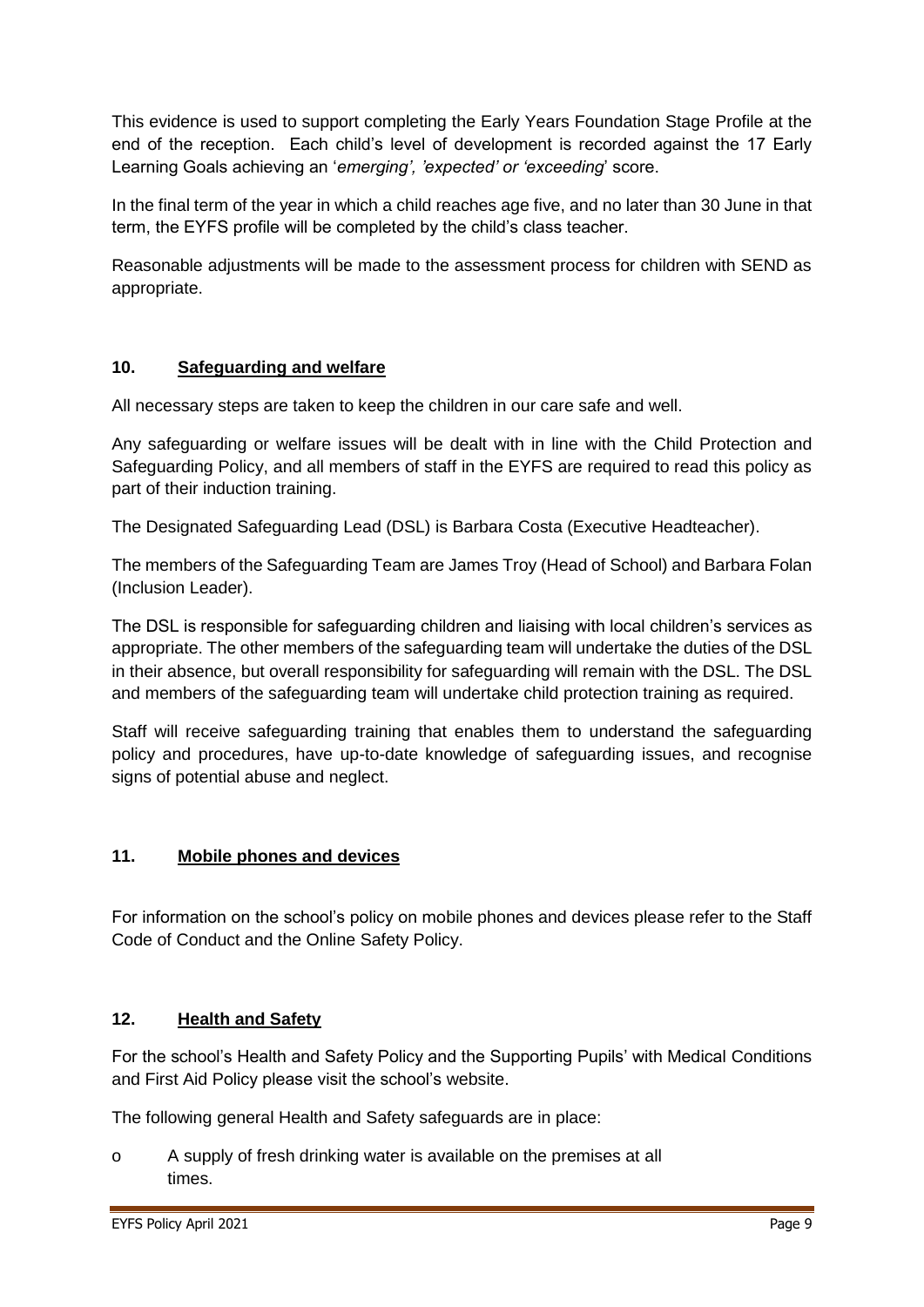- o Children's dietary needs are acted upon.
- o Snacks are available during the morning and afternoon sessions.
- o A first aider is accessible at all times.
- o Accidents and injuries are recorded in an accident book.
- o A fire and emergency evacuation procedure and policy are in place.

#### **13. Staffing**

Robust safer recruitment practices are in place (please see the Child Protection and Safeguarding Policy), which aims to ensure that members of staff employed in the EYFS are suitable.

Upon employment, all EYFS staff receive induction training to ensure that they understand their roles and responsibilities, including information about emergency evacuation procedures, safeguarding, child protection and health and safety.

Staff will be supported to undertake the appropriate training and professional development to ensure children receive the best quality learning experience.

All members of staff who have contact with children and families will be supervised by the EYFS leader. The supervision will provide opportunities for staff to:

- Discuss any issues, particularly concerning the development or wellbeing of children, including any child protection concerns.
- Identify solutions to address issues.
- Receive coaching to improve their effectiveness.

There will be at least one member of staff on the school premises at all times who has a current paediatric first-aid (PFA) certificate.

Any member of staff who has sole responsibility for looking after a group of children will also hold a PFA certificate. All newly qualified staff with a level 2 or 3 qualification will be PFA trained. The school will organise PFA training to be renewed every three years. The list of staff who hold PFA certificates can be found in the medical room.

The school provides a staffing ratio in line with the safeguarding and welfare requirements set out in the 'Statutory framework for the early years foundation stage'. Only members of staff with level 2 English and maths qualifications will count towards the staffing ratios at level 3.

#### **14. Information and records**

Information is stored in line with the UK GDPR and the Data Protection Act 2018, and with regard to the school's Data Protection Policy.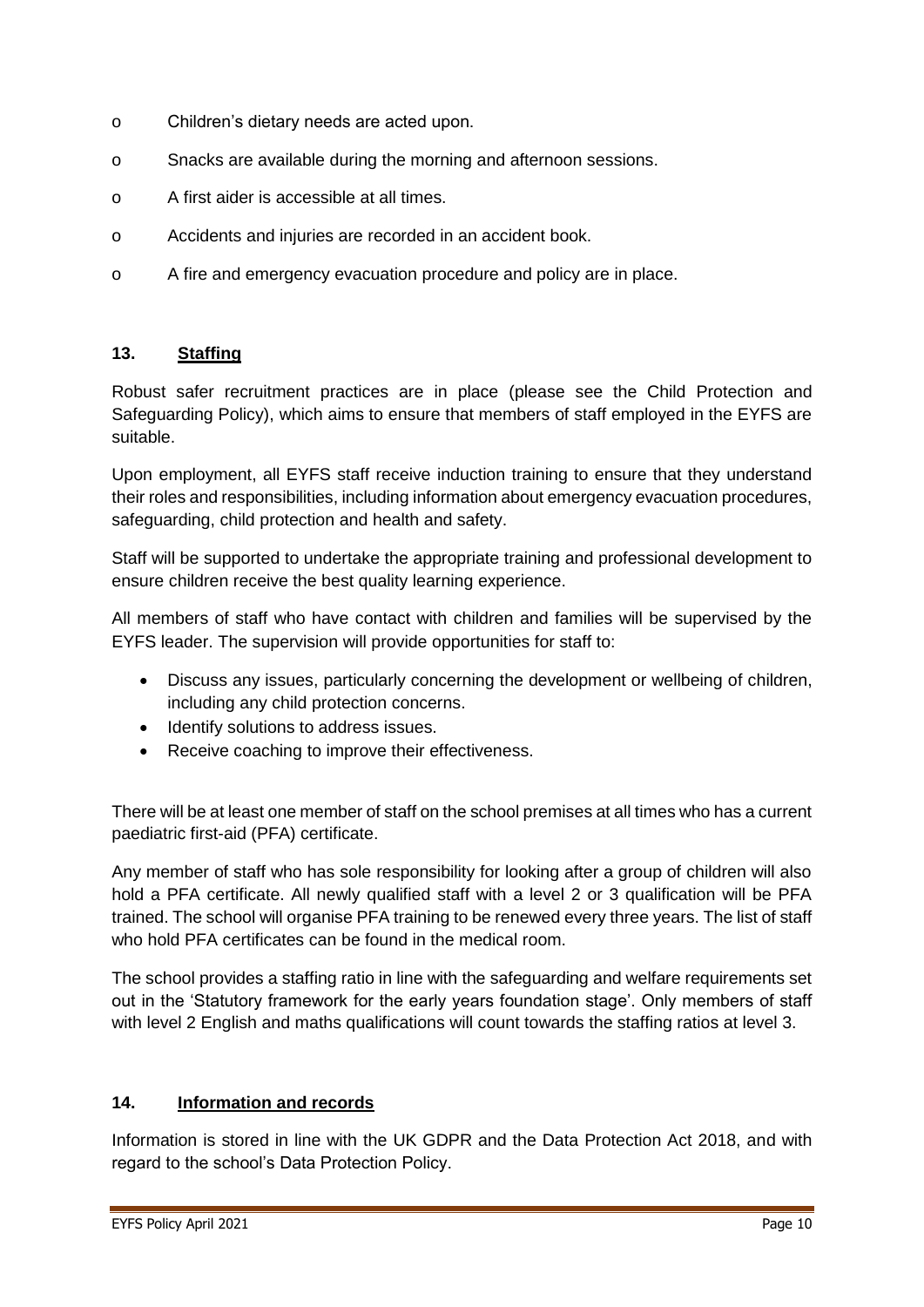The following information is recorded for each child:

- The child's name and date of birth
- The name and address of every parent or carer who is known to the school, and which parent or carer the child normally lives with
- The emergency contact details of the child's parent or carer

The following information about the school is recorded:

- The school's name, address and telephone number
- The school's certificate of registration
- The name, address and telephone number of anyone who will regularly be in unsupervised contact with the children
- A daily record of the names of the children being cared for in the school and their hours of attendance

The following information is made available to parents:

- The school's privacy notice for parents and pupils (available on the Policy page of the school website)
- How the school delivers the EYFS and how parents can access more information
- The daily routine and the activities offered in the school's EYFS and how parents can assist their child's learning at home
- How the school's EYFS supports children with SEND
- Details of the food and drink provided to the children
- Information about the policies and procedures in place in the school's EYFS

Ofsted will be notified if there are any changes to the following:

- The address of the school
- The school's contact details
- The hours during which care is provided
- Any significant event which is likely to affect the suitability of the school or any person who cares for, or is in regular contact with, children to look after children

## **15. Parental involvement**

We firmly believe that the EYFS cannot function without the enduring support of parents.

We recognise that as the parent, you are the child's primary educator and we recognise this important role through regular engagement including:

- Annual information meeting held in July.
- Parent / Teacher meetings held termly.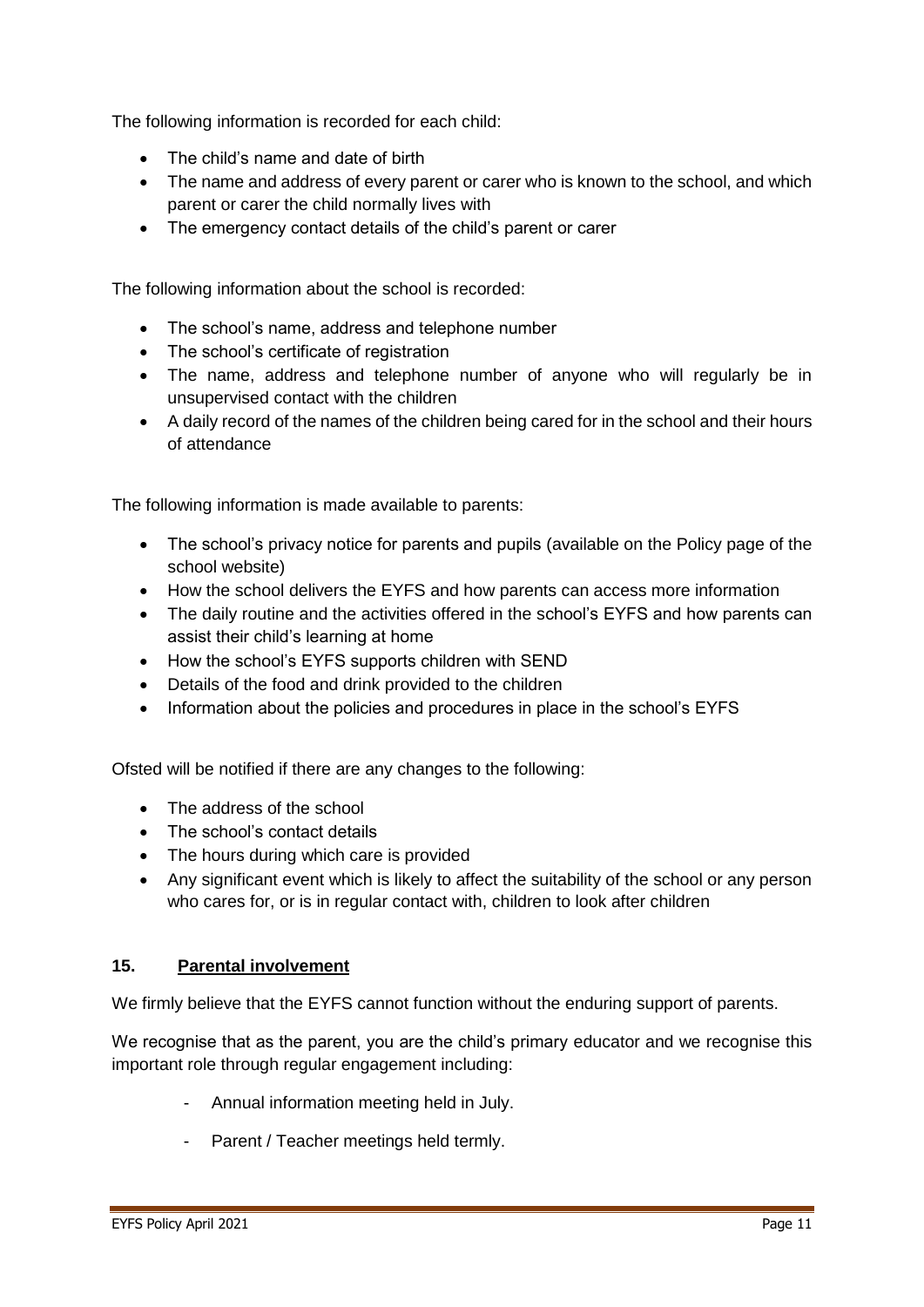- Asking parents to complete admissions forms, a medical form and writing a synopsis about their child to help us to understand their character and personality during home visits.
- Asking parents to sign permission slips for visits out of school, use of photographs of their child for assessment purposes and using the internet at school.
- Having an open door policy to enable parents to come and speak with teachers, should they have any concerns.
- Organising events and activities throughout the year which bring together children, parents and the school.
- Maintaining an online learning journey which allows parents to access their child's development through photos and observations and to see personalised targets. We value the on-going contributions to these from parents.
- Writing an annual report to be given to the parents of Reception children, in the summer term.

## **16. Transition periods**

Transitioning into an early years setting, and through different stages of the early years and into KS1, can be an anxious time for young children. At St. Theresa's, we aim to make children's transitions into the early years as effective as possible, in order to reduce their anxieties and make transitioning as pleasant and exciting as possible.

#### **Transition into Reception**

- Informal home visits are arranged for children entering Reception. The Reception teacher and Teaching Assistant will meet the parent and child together and fill the parent/teacher questionnaire 'All About Me'.
- Parents are invited to attend a transition meeting for Reception in the Summer term to best support their child for 'school readiness.' The meeting will provide parents with information about the curriculum, and give them the opportunity to reflect on the transition process and have any concerns or questions addressed.
- In the summer term before staring school, the children will be invited to spend an afternoon in the Reception classroom.

During the first half term:

- Parents can choose for their child to start full time from their first day in school.
- Parents also have the option to stagger entry into the Reception class. Should they choose to stagger their child's entry;
	- $\circ$  Children will stay at school for half days until lunchtime for one week.
	- o Children will then stay then stay at school for lunch for one week.
	- o Children will stay at school for the full day from week 3.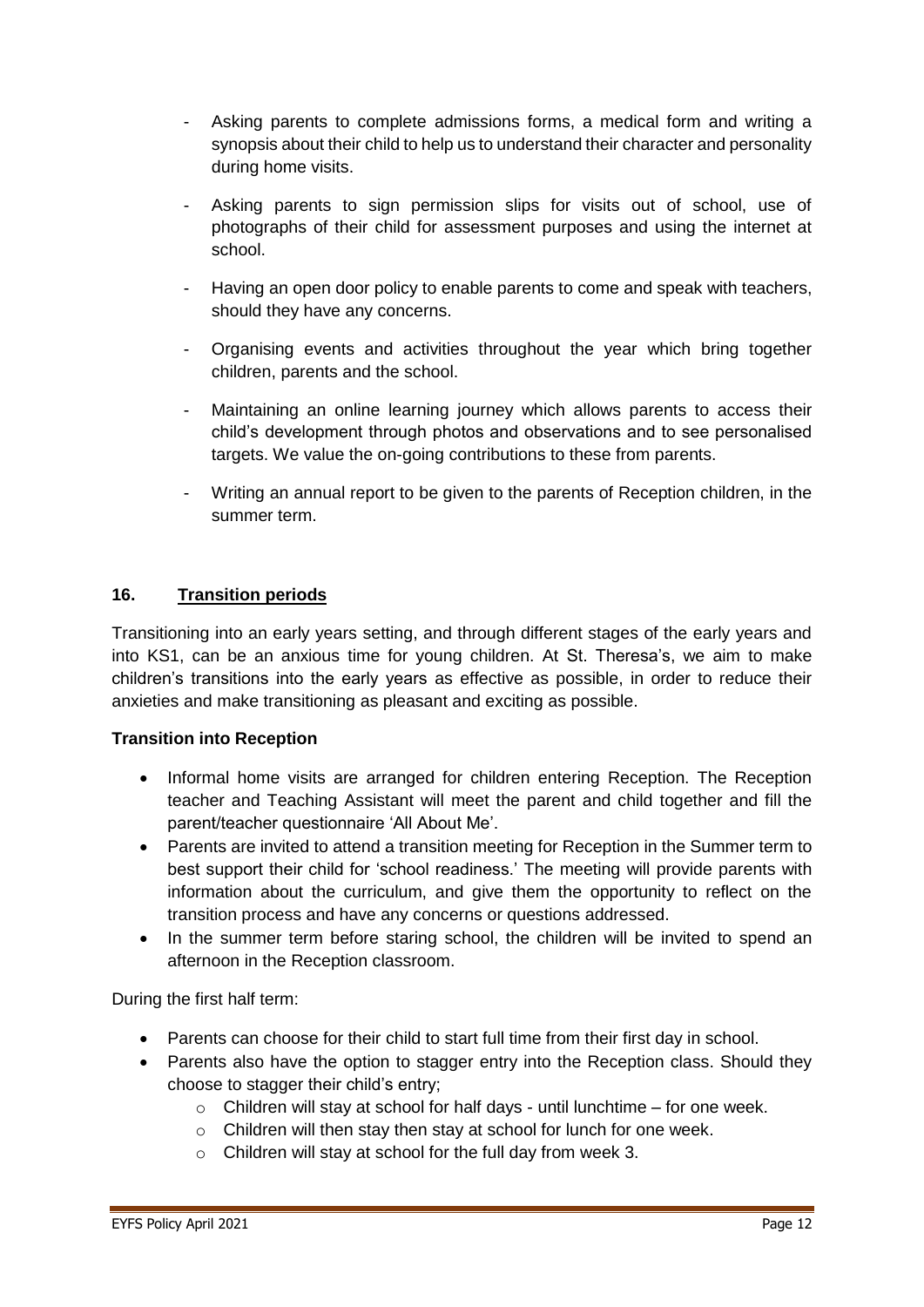Reception children begin to attend assemblies and hymn practice with the main school, additional to special assemblies throughout the year.

## **Transition into Year 1**

In the final term of the year in which a child reaches the age of five, and no later than 30 June in that term, an EYFS Profile must be completed for each child.

The EYFS Profile must provide an outline of the child's progress, assessed against the early learning goals, and their readiness for Year 1.

Prior to the children entering Year 1:

- $\triangleright$  The Reception teacher completes assessments on each child and provide the reports to the Year 1 teacher.
- $\triangleright$  Learning journals, phonics assessments, examples of writing, parent consultation records and suggested pupil groupings are all passed on from the Reception teacher to the Year 1 teacher.
- $\triangleright$  Reception children will attend sessions in the Year 1 classroom with their Year One teacher and teaching assistant.
- $\triangleright$  Reception pupil parents are invited to a 'Transition into Year 1' meeting where changes in the curriculum, assessment, routines and procedures are explained.

During the first term of Year 1:

- $\triangleright$  The Year 1 timetable, in terms of provision, planning and child-led learning, remains similar to Reception, including free choice opportunities, sand, water and malleable play, and morning and afternoon outdoor play, as far as possible.
- $\triangleright$  Children continue to be assessed on the EYFS Profile, if appropriate.
- $\triangleright$  Consideration is given to the links between the seven areas of learning in the EYFS and the national curriculum subjects.
- $\triangleright$  The more formal teaching of Year 1 is introduced gradually.

#### **17. Supervision**

Please see Appendices II and III for the school's approach to Supervision of staff in the Early Years.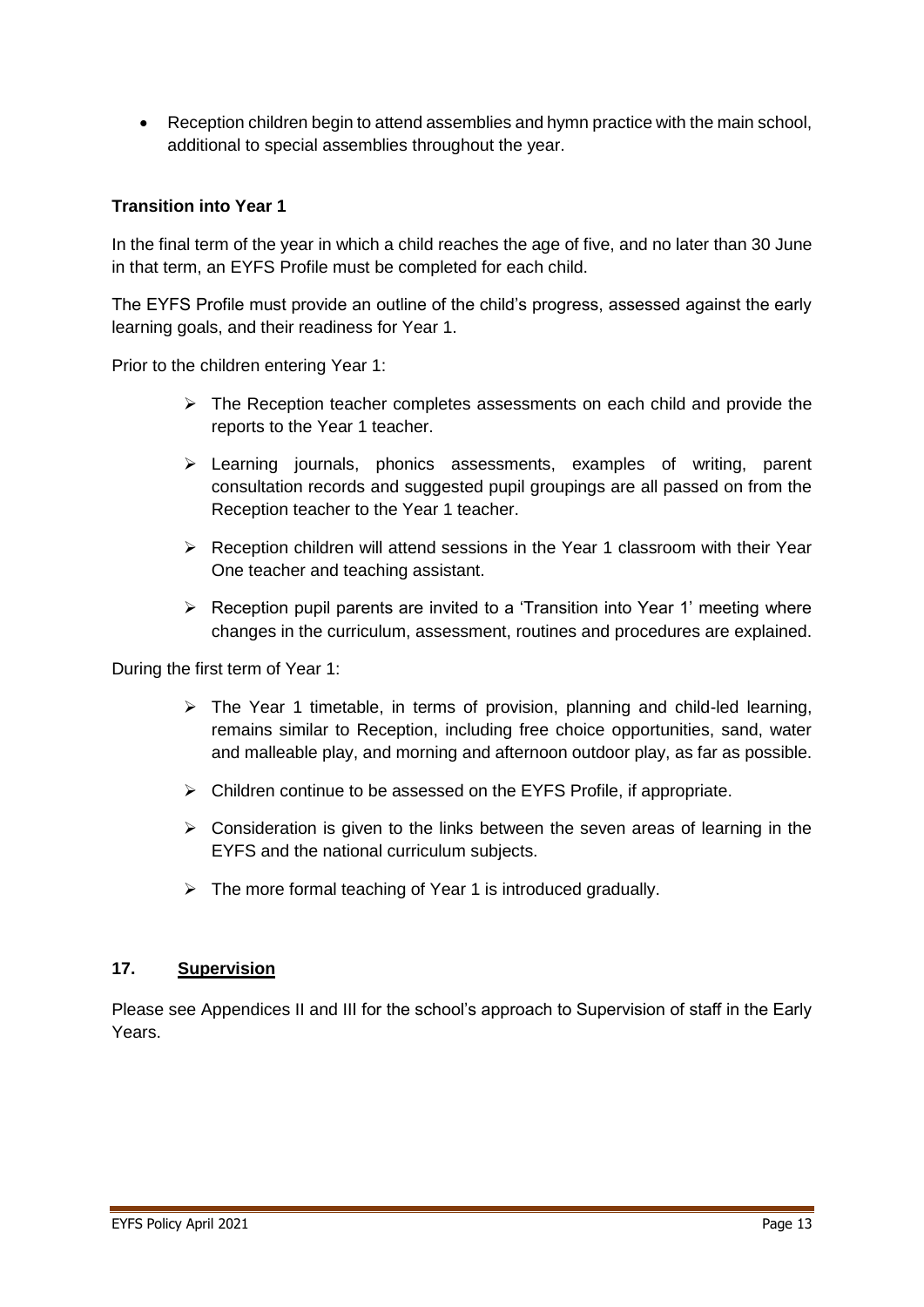## **Appendix I - The 10 Keys for Unlocking School Readiness**

## **Transition into Reception\***

- $\triangleright$  I can settle happily without my parent / carer
- $\triangleright$  I can tell my grown-ups and friends what I need
- $\triangleright$  I can take turns to play and share when I'm playing
- $\triangleright$  I can go to the toilet on my own and wash my hands
- $\triangleright$  I can put on my own coat and shoes and feed myself
- $\triangleright$  I can tell a grown- up if I'm happy, sad or cross
- $\triangleright$  I know that what I do and say can make others happy or unhappy
- $\triangleright$  I am curious and want to learn and play
- $\triangleright$  I can stop doing what I'm doing, listen and follow simple instructions
- $\triangleright$  I enjoy sharing books with grown-ups

\* If a child is developing typically for their age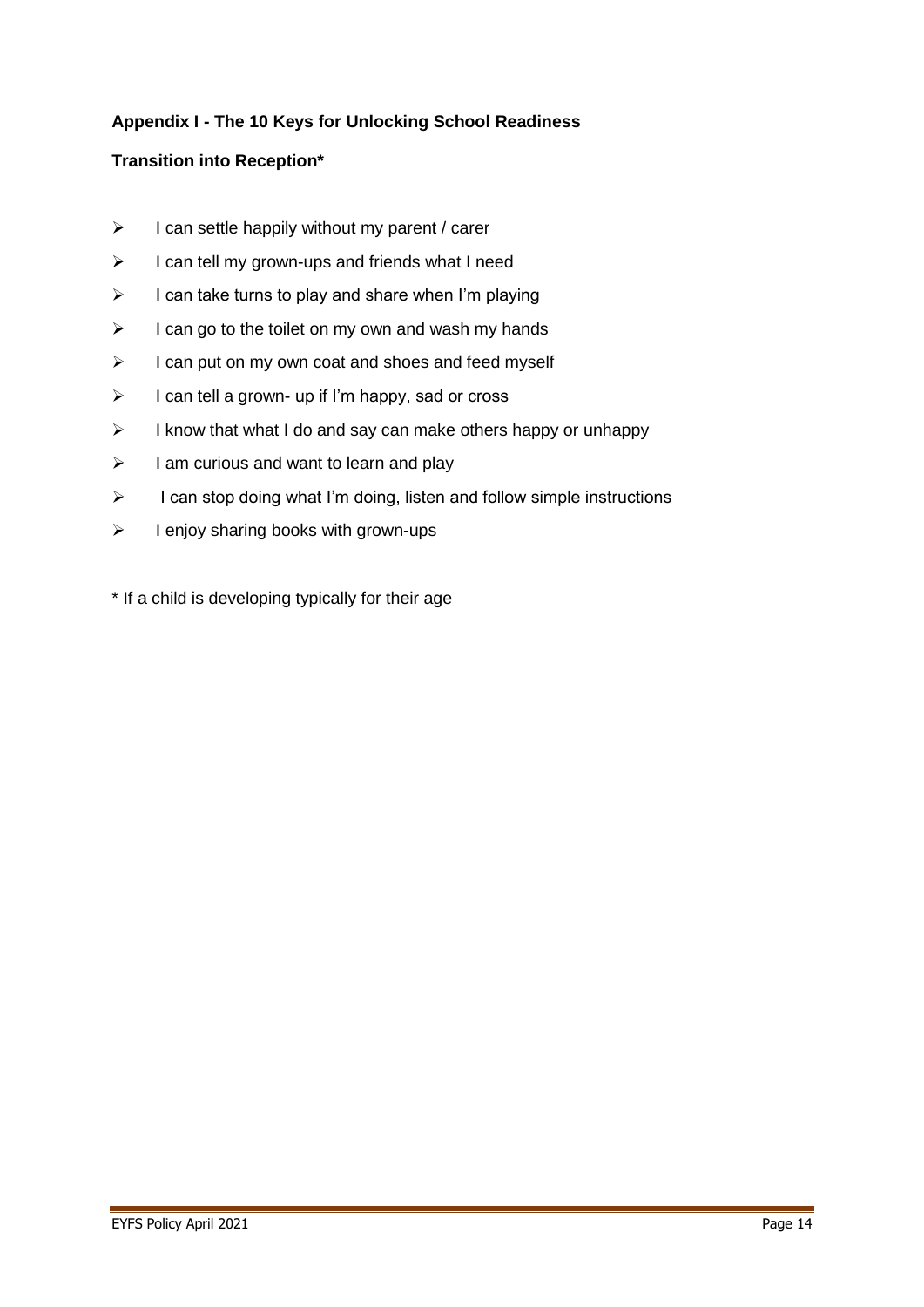## **Appendix II - Supervision at St. Theresa's Catholic Primary School**

## **Whilst supervision is offered to all staff working in the early years foundation stage (EYFS), it is not compulsory for staff to take it.**

The main functions of supervision

## **Management (competent accountable performance / practice)**

This function is to ensure that the work for which the supervisee may be held accountable is carried out to a satisfactory standard. The management function will be achieved through discussion of:  $\cdot$ 

- The overall quality of the supervisee's performance outcomes.
- The policies and procedures relating to their work and that these are understood and followed.
- The roles and responsibilities of the employee.
- The development and monitoring of action plans and objectives.
- Monitoring of the employee's workload.

## **Learning and development (continuing professional development)**

This function is to encourage and assist staff in reflecting on their own performance and to identify their own learning and development needs. The learning and development function will be achieved through:  $\cdot$ 

- Helping supervisees identify their preferred learning style and barriers to learning.
- Assessing development needs and identifying learning opportunities.
- Giving and receiving constructive feedback on performance.
- Encouraging the supervisee to reflect on learning opportunities undertaken and applying that learning to the workplace.

#### **Support (personal support)**

This function is to provide support for staff to carry out their role. This will be achieved through:

- Creating a safe environment within supervision where trust and confidentiality are maintained.
- Clarifying the boundaries between support and counselling in the supervisory relationship.
- Enabling and empowering expression of feelings in relation to the work role.
- Monitoring the health of the supervisee and referring to occupational health or counselling when appropriate.

#### **Mediation (engaging the individual with the organisation)**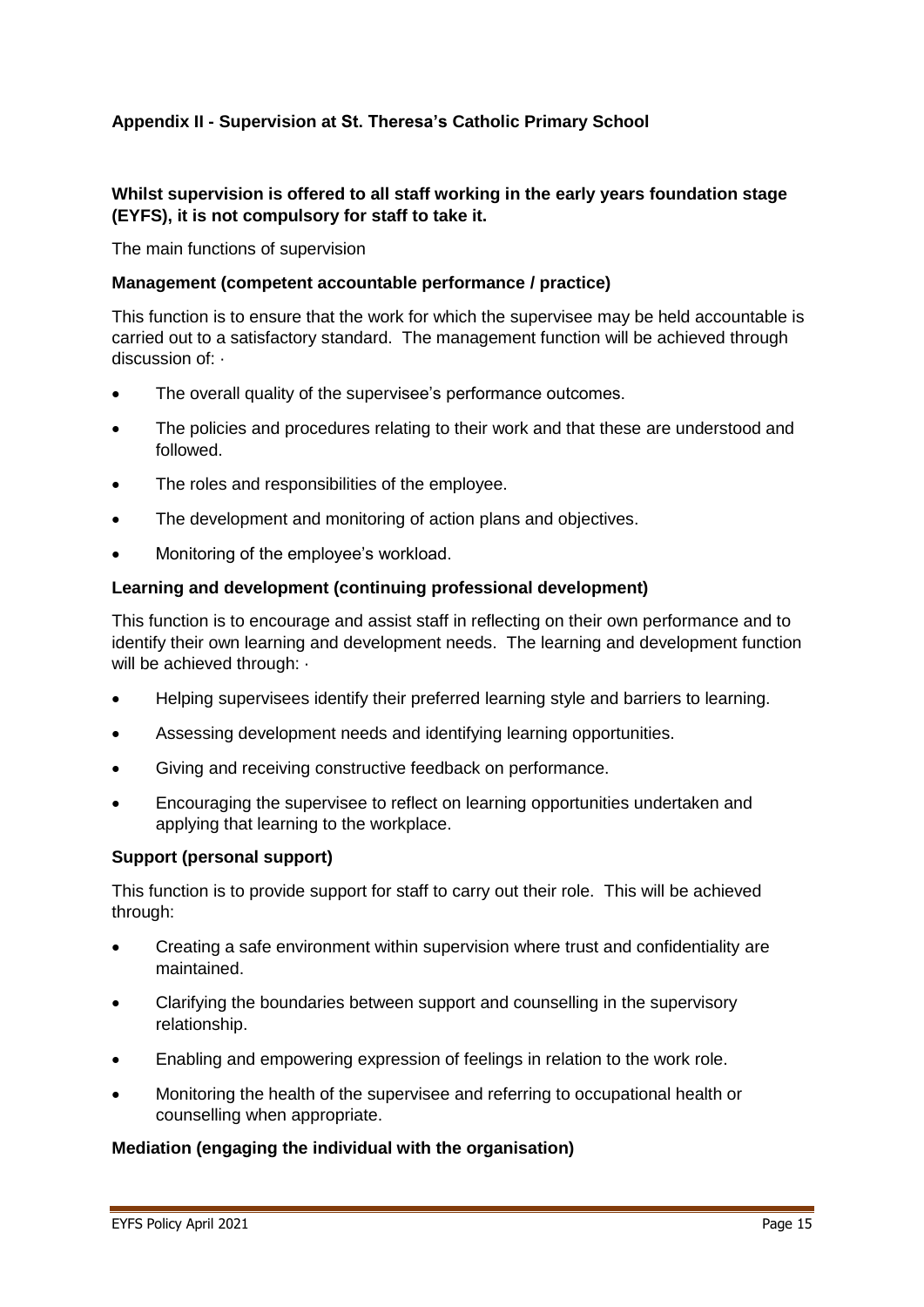This function is to ensure that the relationship between the supervisee, their team, the organisation and other agencies with whom they work are effective.

This will be achieved through:

- Briefing senior managers about key issues raised by staff.
- Dealing sensitively but clearly with complaints about colleagues.
- Consulting and briefing staff on changes that affect their area of work.
- Mediating between worker or team and other parts of the school.

#### **Supervision Methods**

#### One-to-one Supervision

One-to-one supervision takes place in private at a pre-arranged time with an agreed agenda and preparation on behalf of both parties.

All members of staff within the organisation who are in direct contact with children will have access to this method of supervision.

#### Group Supervision

This involves a group of staff who are all involved in the same task, meeting with a supervisor to discuss issues about their work or the way they work together as a team.

This may be done in the context of a regular team meeting or as a separate session.

#### Unplanned or 'ad-hoc' Supervision

The pace of work and the frequency of supervision mean that staff often have to obtain a decision or gain permission to do something in between formal supervision sessions.

In addition, members of staff who work closely with their supervisor will be communicating daily.

Any decisions made with regard to a child or family should be clearly recorded on the child's records as appropriate.

Where employees and supervisors work closely together this does not negate the need for private one-to-one time together on a regular basis.

#### The Frequency of Supervision

Supervision will be offered every half term but it can be requested by members of staff more frequently.

Particular circumstances that apply to the employee may mean that they require more frequent supervision.

Staff in direct contact with children should be supervised at no less than 8 weekly intervals (once every half term). The actual frequency for individuals will be agreed between the supervisor and employee when negotiating the supervision agreement.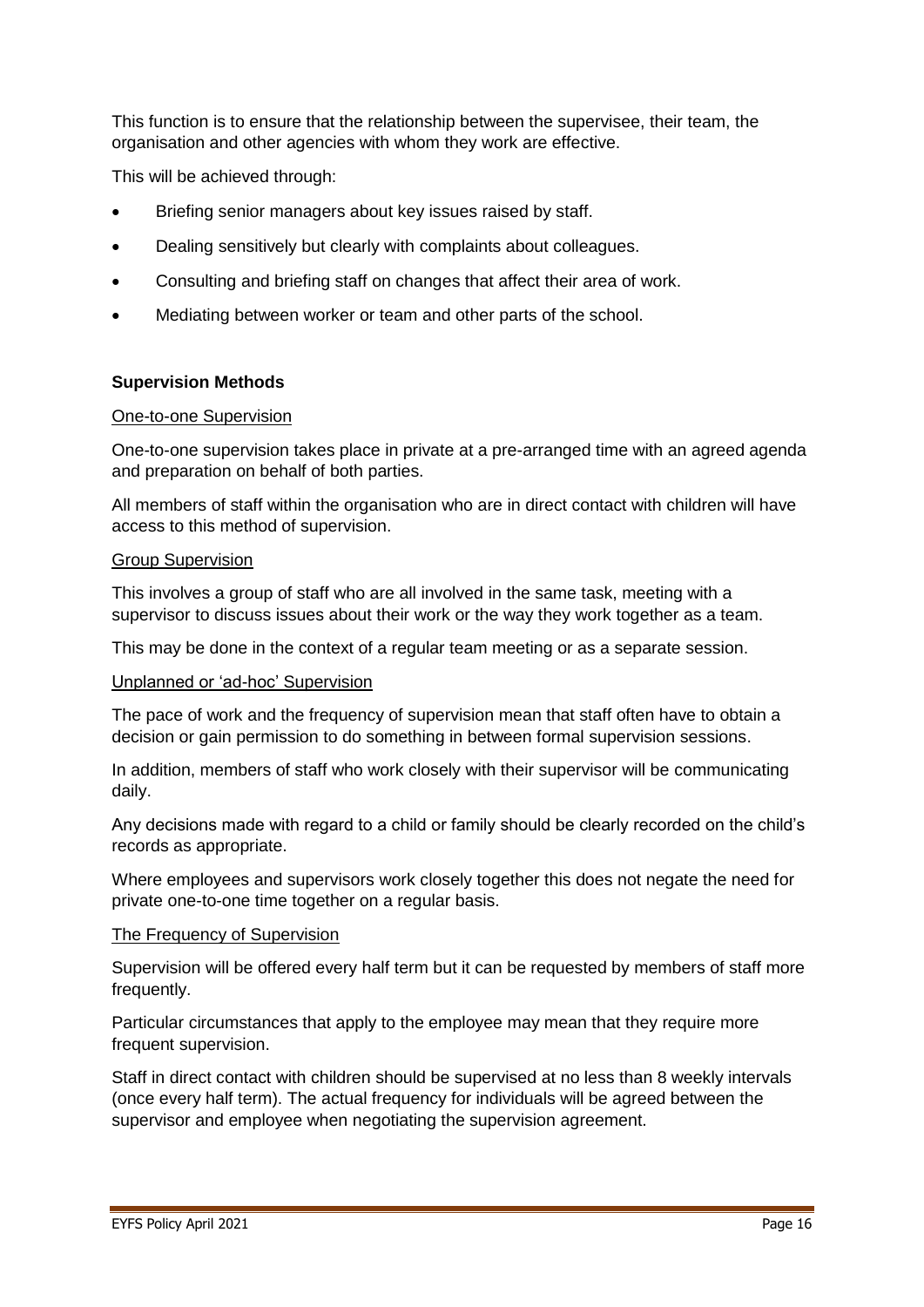Any deviation from the recommended frequency detailed above, as a permanent feature, should be by agreement between the two parties and should be clearly recorded in the individual supervision agreement (ISA) (Appendix III).

Agency and temporary staff should receive supervision in the same way as permanent staff, following the same process detailed above.

Disciplinary measures will include an increase in formal supervision.

### **Supervision Records**

#### Recording Standards

The detail included in the supervision record is a matter of judgement for the supervisor. The record will contain enough detail so that the issue can be revisited, if necessary, at a later date and still be understood.

Where possible supervision records will be typed.

Supervisors must give a copy of the record to the employee for signature within two weeks.

Records should clearly detail:

- Any decisions been made
- The reasons for those decisions
- The agreed actions
- The records should be signed and dated by both parties

Disagreements between the parties involved in the supervision session must be recorded by the supervisor and a copy should be retained by both parties.

Hard copies of records must be kept.

#### Confidentiality and Access

Supervision is a private but not a confidential process. This means that the records are the property of the school, and not the individual.

From time-to-time supervisors will discuss the content of supervision sessions with others, such as their own line manager. The employee being discussed will be informed of this.

Access to supervision records will be controlled and all records will be locked away. Employees should be aware, however, that other than themselves and their supervisor, others may access records, including: ·

- Senior managers
- Investigating officers
- **Inspectors**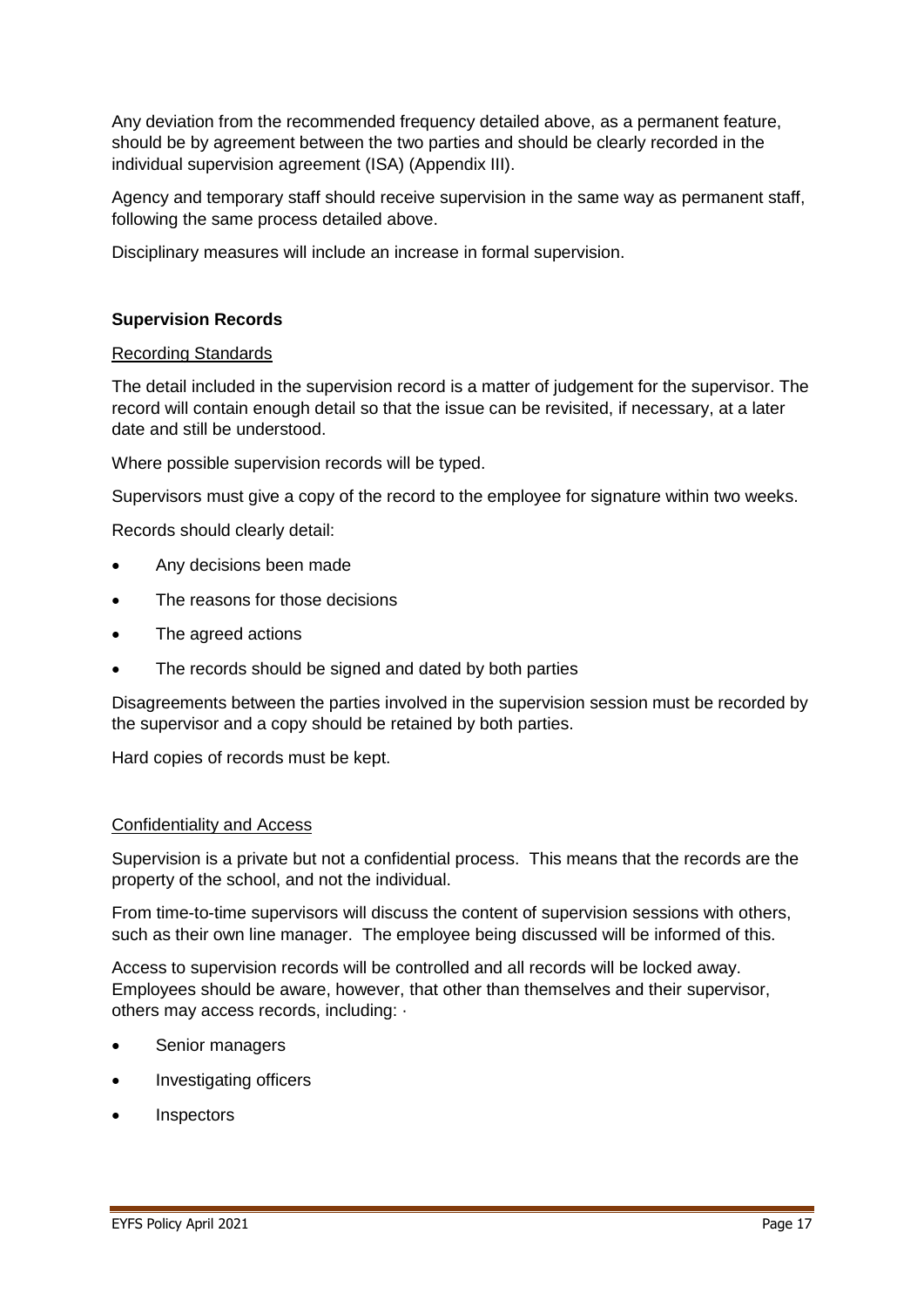#### Storage and Retention

The ISA (Appendix III and the supervision records will be kept on the employee's file in a locked cabinet.

When an employee leaves the organisation, the records will be retained for two years after the member of staff has left and then shredded.

### Individual Supervision Agreements

The purpose of the ISA (Appendix III) is to establish a basis for which the supervisor and employee will work together during one-to-one supervisions. The ISA will contain a written record of:

- The purpose of supervision.
- The frequency of supervision.
- The venue for the supervision sessions.
- Any specific responsibilities of both supervisor and employee.
- The recording of supervision, including where records will be kept to safeguard confidentiality and how quickly records will be given to the employee for signature.
- The arrangements for any ad-hoc or unplanned supervision.
- The complaints and review process.
- The practical arrangements.
- The arrangements for agenda setting.

#### **Complaints**

Complaints will be dealt with as detailed in our Complaints Policy or Grievance Policy.